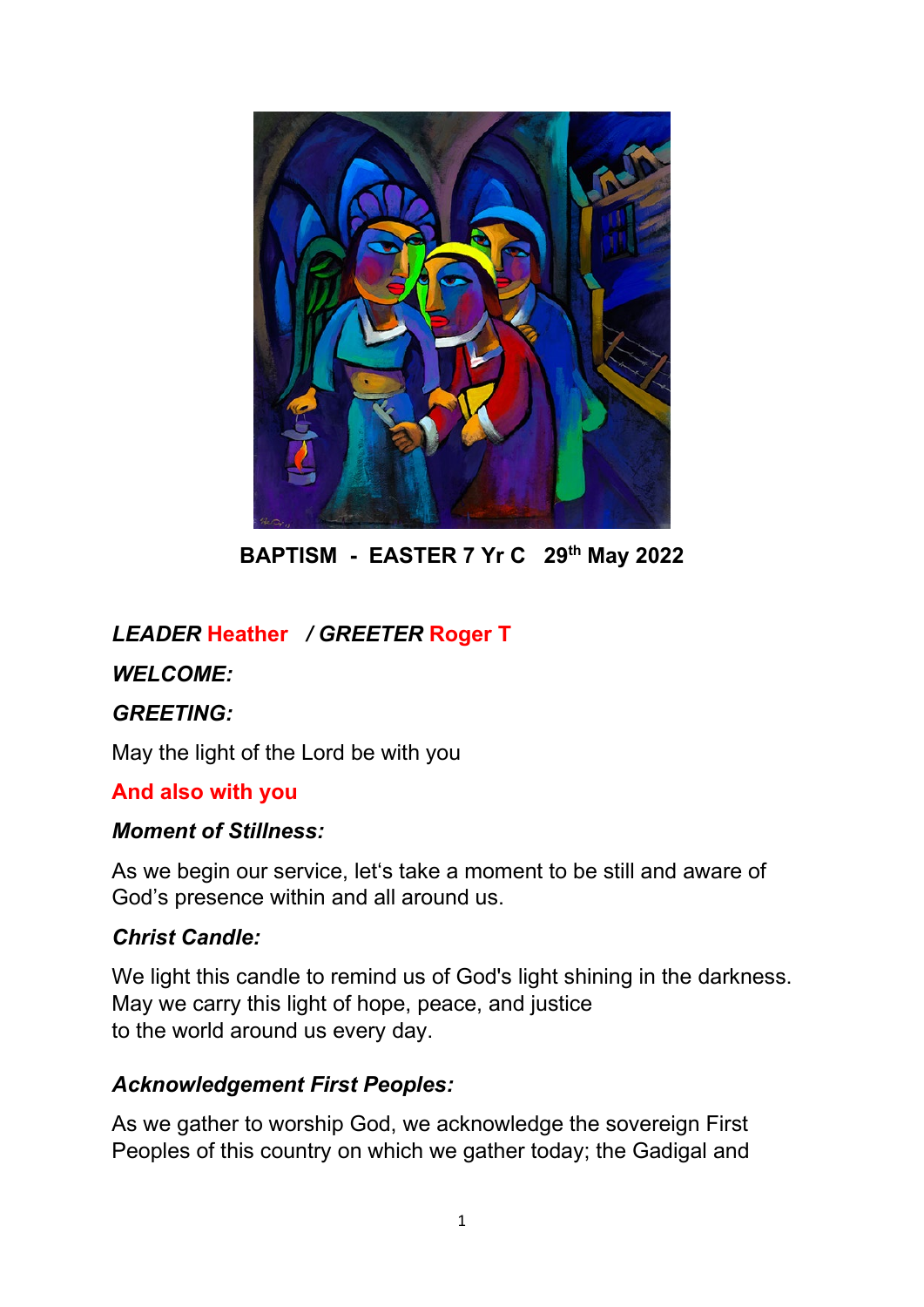Wangal people. And we pay our respects to their Elders past and present, together with all descendants.

## **We commit ourselves to support Voice, Treaty, Truth – justice for First Nations Peoples**.

## *CALL TO WORSHIP*

As we gather here in the harbour of your safety We thank you for fellowship and family. We ask that you will strengthen us, restore us and inspire us with your love. Lord, fill us with your peace so that as we journey onwards We would pour out your love and grace to others.

We ask that our souls would catch the wind of your spirit so that we would take your promises to all the earth. **Amen.**

### *OPENING PRAYER*

May the Peace which passes all understanding, which has its source within the very nature of Father, Son and Holy Spirit be with us as we meet, to still our souls and join our hearts as one.

May the gentle whisper of the God of peace speak to us through our worship, the reading and understanding of scripture, and be the message of our lives as we leave this place. **Amen**

### **Song: TIS 143 Immortal, invisible**

1 Immortal, invisible, God only wise, in light inaccessible hid from our eyes, most blessèd, most glorious, the Ancient of Days, almighty, victorious, your great name we praise.

2 Unresting, unhasting, and silent as light, nor wanting, nor wasting, but ruling in might; your justice like mountains high soaring above, your clouds which are fountains of goodness and love.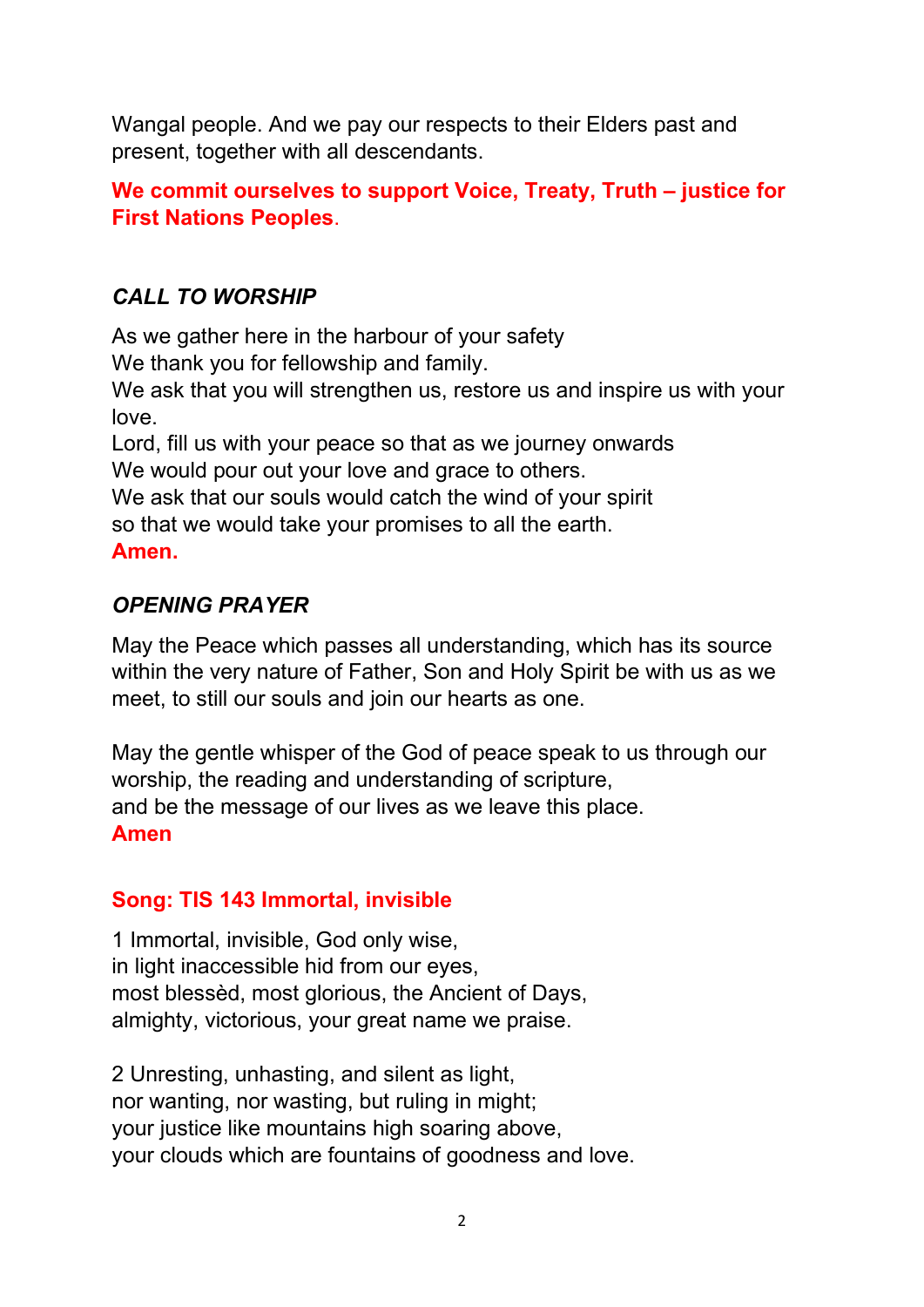3 You give life to all, Lord, to both great and small, in all life now living, the true life of all; we blossom and flourish as leaves on a tree, then wither: but ever unchanged you will be.

4 Great Father of glory, pure Father of light, your angels adore you, all veiling their sight; of all your rich graces this grace, Lord, impart- take the veil from our faces, the veil from our heart.

5 All praise we would render: reveal to our sight what hides you is only the splendour of light; and so let your glory, Almighty, impart, through Christ in the story, your Christ to the heart.

# *PRAYER OF CONFESSION*

Let us pray

Heavenly Father, we take this world for granted, abuse its beauty and destroy that which in theory we should rely on. Forgive us.

We take our faith for granted, forget the love and grace by which your Son selflessly poured out his life for us. Forgive us.

#### **Amen**

# *WORDS OF ASSURANCE:*

Hear then Christ's words of grace to us: "Your sins are forgiven." Thanks be to God.

# *PEACE:*

May the peace of Christ be with you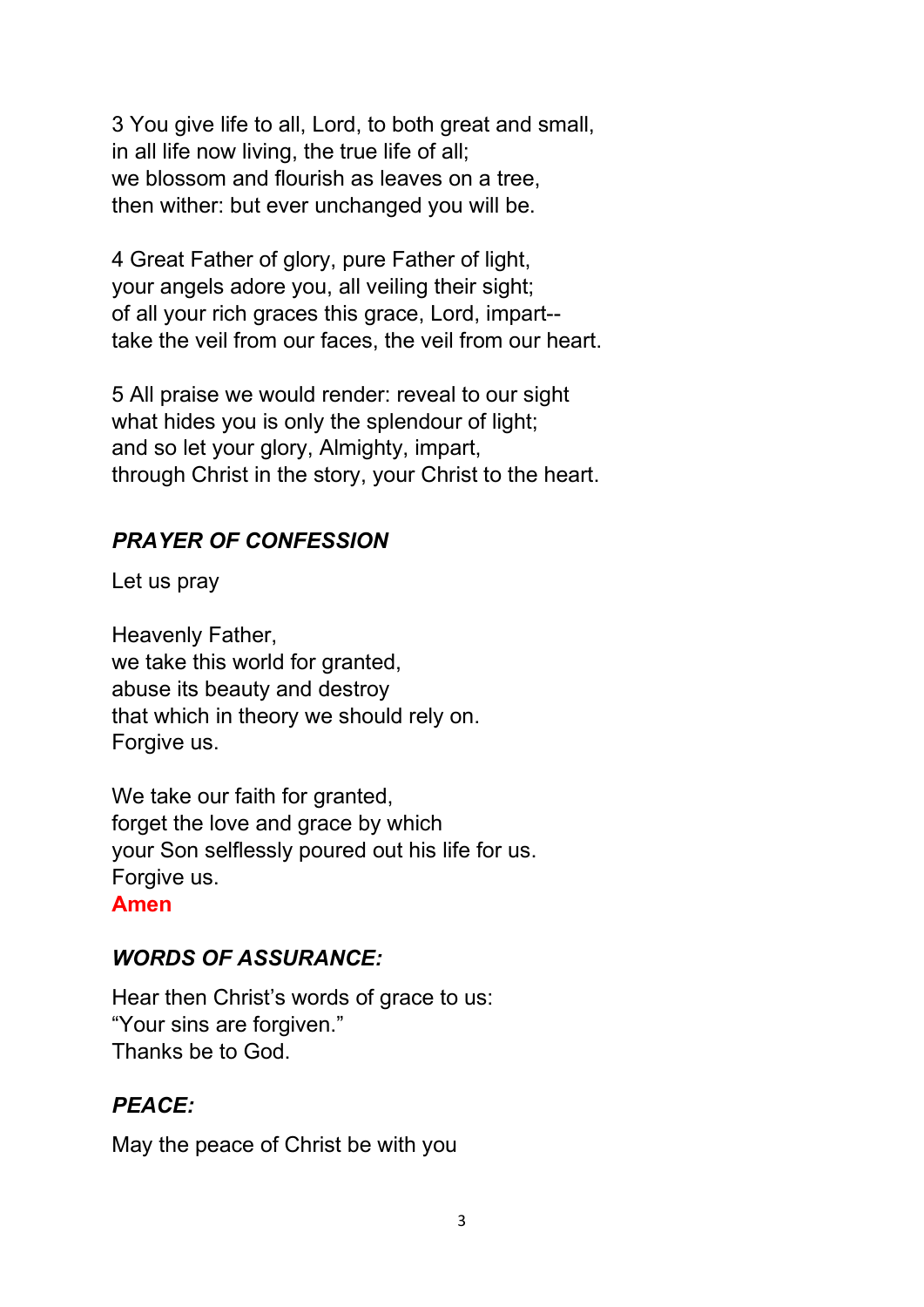#### **And also with you.**

#### **Song TIS 650 Brother sister**

- 1. Brother, sister, let me serve you, let me be as Christ to you; pray that I may have the grace to Let you be my servant too.
- 2. We are pilgrims on a journey and companions on the road; we are here to help each other walk the mile and bear the load.
- 3. I will hold the Christ-light for you in the night-time of your fear; I will hold my hand out to you, speak the peace you long to hear.
- 4. I will weep when you are weeping; when you laugh I'll laugh with you; I will share your joy and sorrow till we've seen this journey through.
- 5. When we sing to God in heaven we shall find such harmony, born of all we've known together of Christ's love and agony.
- 6. Brother, sister, let me serve you, let me be as Christ to you; pray that I may have the grace to let you be my servant too.

### *MOMENT FOR THE YOUNG AT HEART:* **Tonia – Dancing with Memories.**

### *BIBLE READINGS: Milton*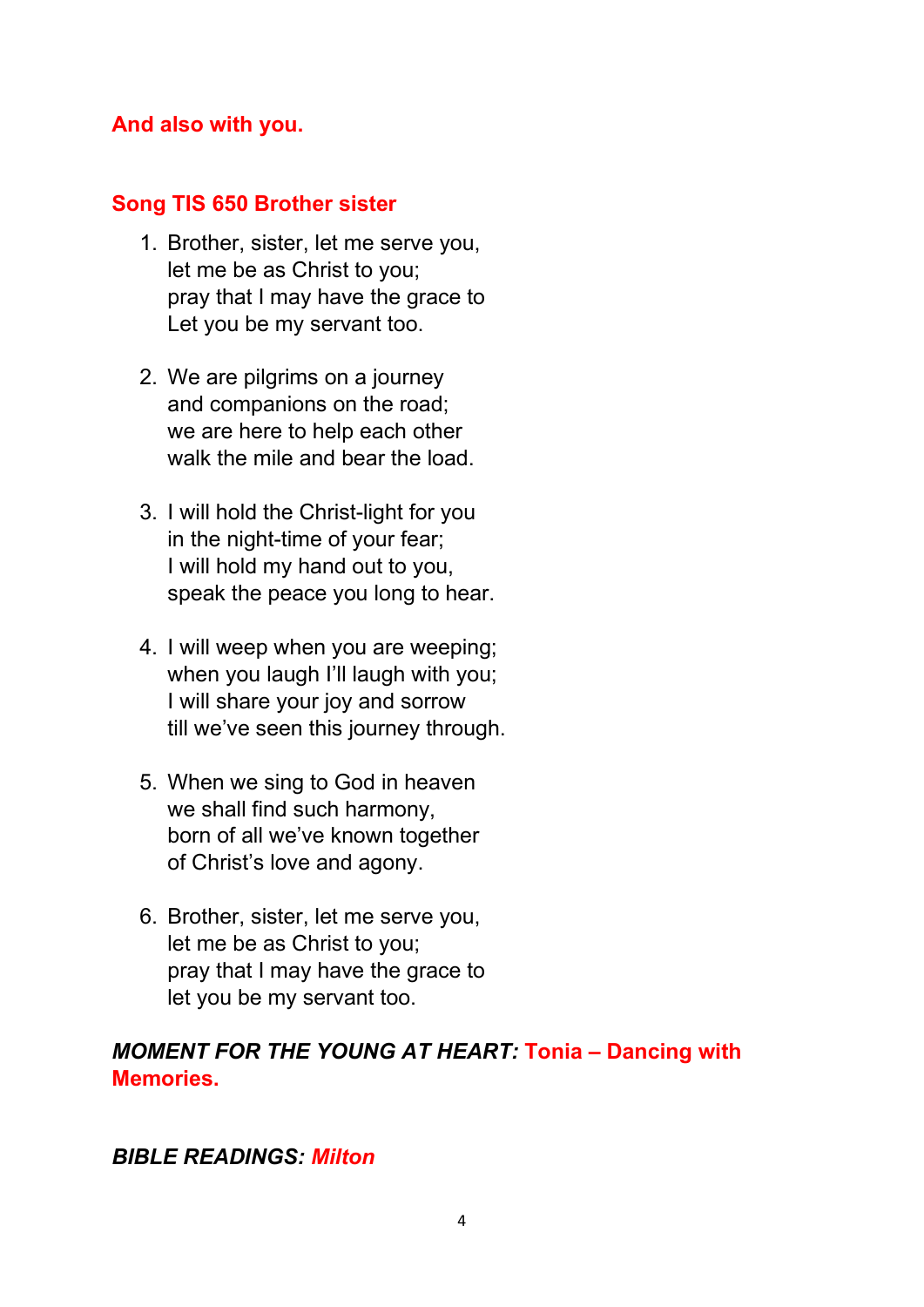### **Acts 16:16-34 NRSV**

#### **Paul and Silas in Prison**

16 One day as we were going to the place of prayer, we met a female slave who had a spirit of divination and brought her owners a great deal of money by fortune-telling. 17 While she followed Paul and us, she would cry out, "These men are slaves of the Most High God, who proclaim to you[a] the way of salvation." 18 She kept doing this for many days. But Paul, very much annoyed, turned and said to the spirit, "I order you in the name of Jesus Christ to come out of her." And it came out that very hour.

19 But when her owners saw that their hope of making money was gone, they seized Paul and Silas and dragged them into the marketplace before the authorities. 20 When they had brought them before the magistrates, they said, "These men, these Jews, are disturbing our city 21 and are advocating customs that are not lawful for us, being Romans, to adopt or observe." 22 The crowd joined in attacking them, and the magistrates had them stripped of their clothing and ordered them to be beaten with rods. 23 After they had given them a severe flogging, they threw them into prison and ordered the jailer to keep them securely. 24 Following these instructions, he put them in the innermost cell and fastened their feet in the stocks.

25 About midnight Paul and Silas were praying and singing hymns to God, and the prisoners were listening to them. 26 Suddenly there was an earthquake so violent that the foundations of the prison were shaken, and immediately all the doors were opened and everyone's chains were unfastened. 27 When the jailer woke up and saw the prison doors wide open, he drew his sword and was about to kill himself, since he supposed that the prisoners had escaped. 28 But Paul shouted in a loud voice, "Do not harm yourself, for we are all here." 29 The jailer[b] called for lights, and rushing in, he fell down trembling before Paul and Silas. 30 Then he brought them outside and said, "Sirs, what must I do to be saved?" 31 They answered, "Believe in the Lord Jesus, and you will be saved, you and your household." 32 They spoke the word of the Lord[c] to him and to all who were in his house. 33 At the same hour of the night he took them and washed their wounds; then he and his entire family were baptized without delay. 34 He brought them up into the house and set food before them, and he and his entire household rejoiced that he had become a believer in God*.*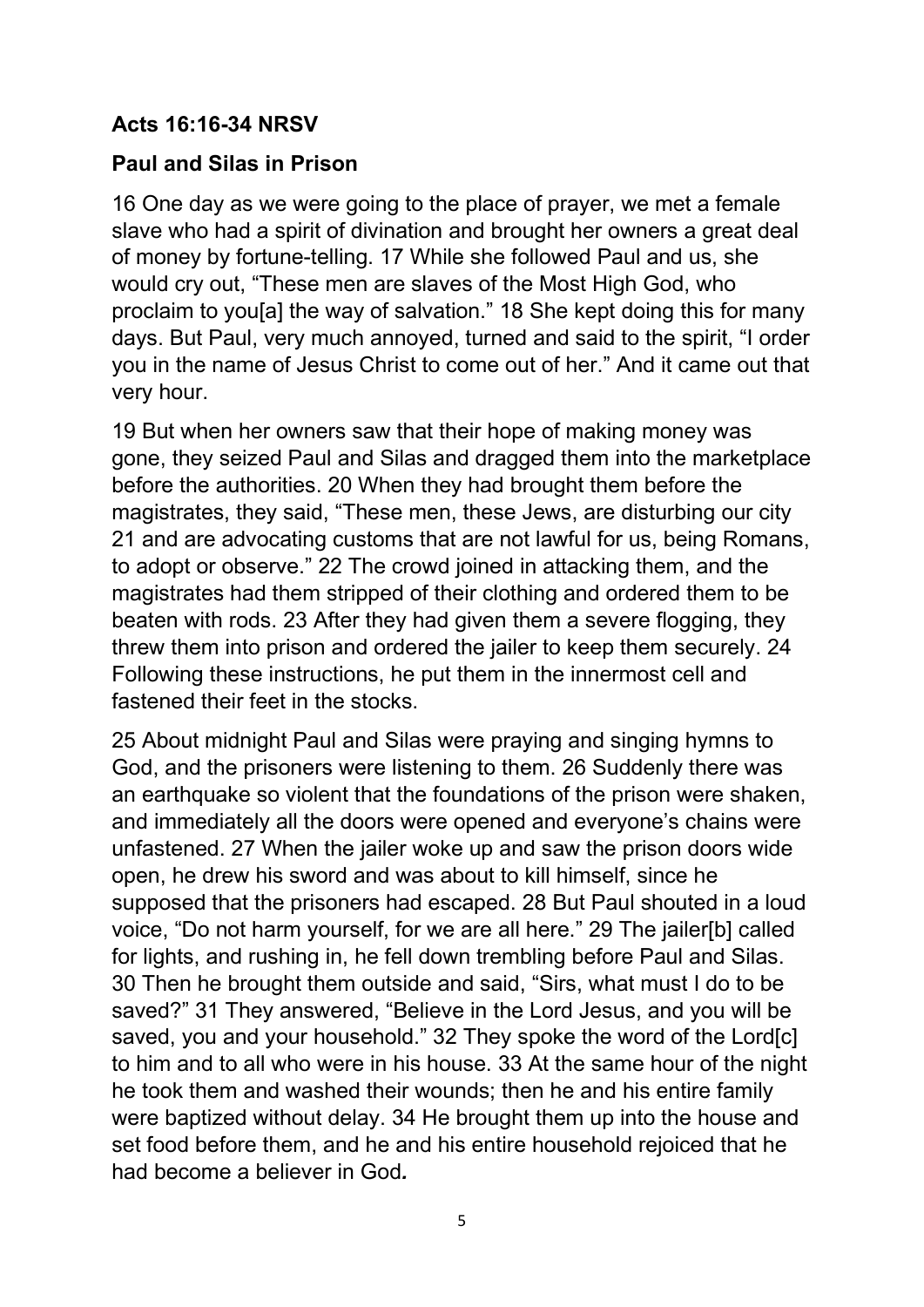### **John 17:20-26 NSRV**

20 "I ask not only on behalf of these but also on behalf of those who believe in me through their word, 21 that they may all be one. As you, Father, are in me and I am in you, may they also be in us,[a] so that the world may believe that you have sent me. 22 The glory that you have given me I have given them, so that they may be one, as we are one, 23 I in them and you in me, that they may become completely one, so that the world may know that you have sent me and have loved them even as you have loved me. 24 Father, I desire that those also, whom you have given me, may be with me where I am, to see my glory, which you have given me because you loved me before the foundation of the world.

25 "Righteous Father, the world does not know you, but I know you, and these know that you have sent me. 26 I made your name known to them, and I will make it known, so that the love with which you have loved me may be in them and I in them."

### **Hear the Word of the Lord**

**Thanks be to God**

*Reflection: Rev Clabon Allen*

*Moment of Stillness*

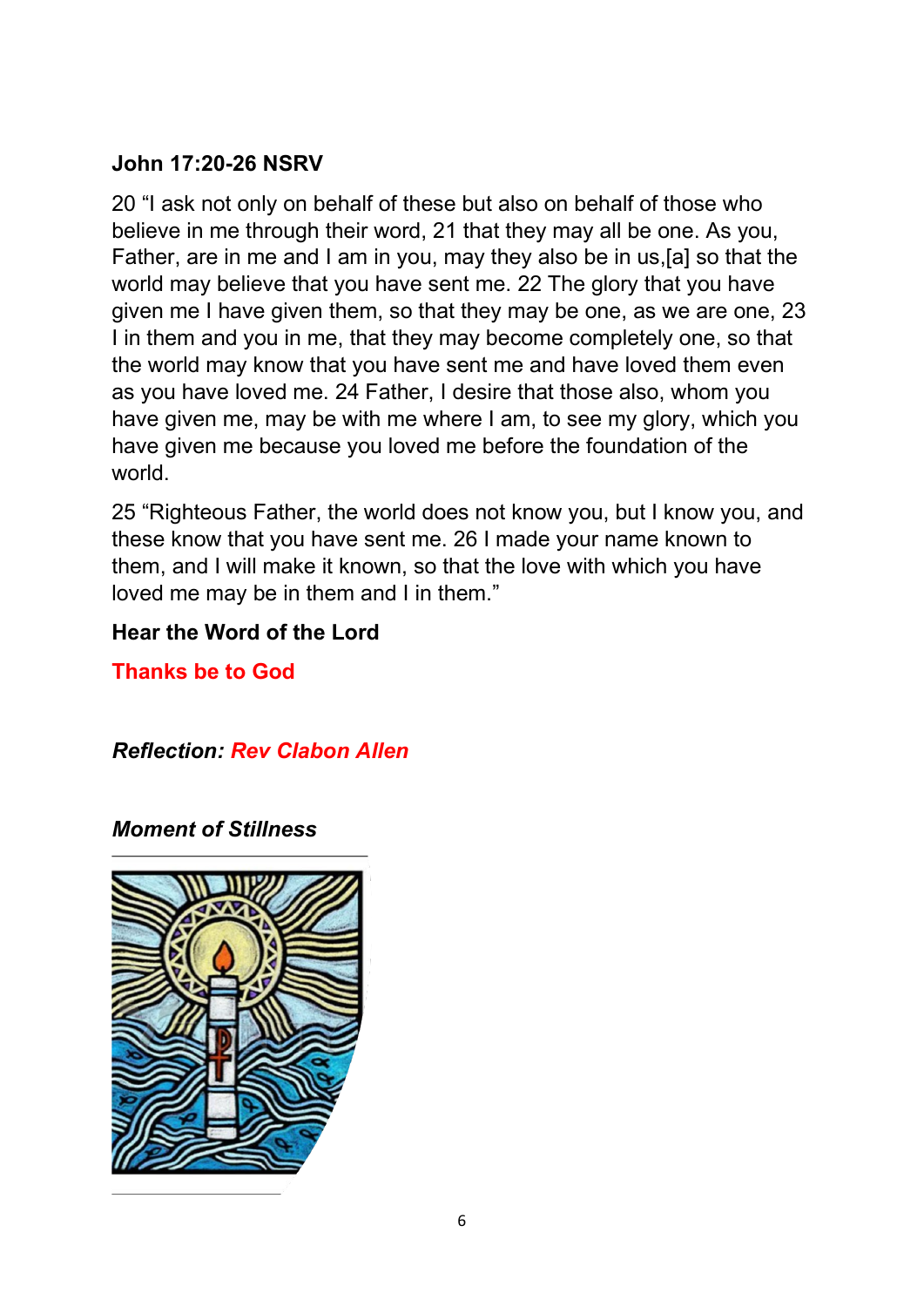## **Baptism of Ian Moss**

*Ian is brought forward by David Pigott*

### **Presentation of the candidate**

*David says to the congregation:*

Friends, the church council of this congregation has received a request for baptism from **Ian**

This important decision has been prayerfully and carefully considered, and I am glad to welcome him here today.

*Rev Clabon Allen says to Ian:*

What do you ask of God's Church?

# *I ask to be baptised into the faith and family of Jesus Christ.*

**Ian** has been called by the Holy Spirit to claim the faith of Jesus Christ as his own and, through Baptism, to die to sin and rise to newness of life through a new birth by water and the Spirit.

*(The minister may put their hand over the person's ears and mouth, saying:)*

**Ian** may the Lord open your ears to hear God's word and your mouth to proclaim God's praise.

# *BIBLE READING*

16 You did not choose me, but I chose you. And I appointed you to go and bear fruit, fruit that will last, so that the Father will give you whatever you ask him in my name. 17 I am giving you these commands so that you may love one another.

# **John 15:16-17 NRSV**

# *THE MEANING OF BAPTISM*

*David addresses the congregation:*

Baptism is Christ's gift. It is the sign by which the Spirit of God joins people to Jesus Christ and incorporates them into his body, the Church. In his own baptism in the Jordan by John, Jesus identified himself with humanity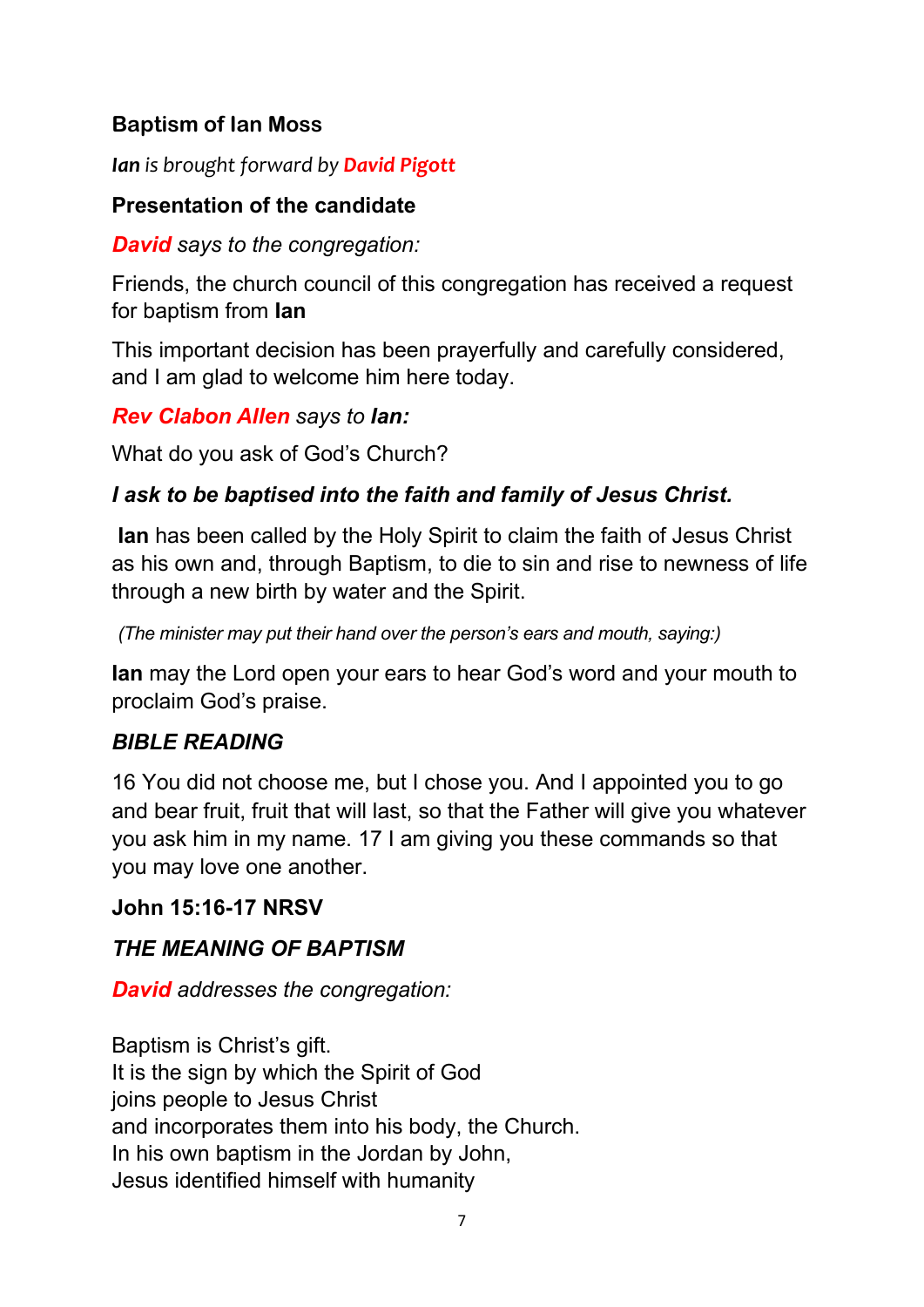in its brokenness and sin;

that baptism was completed in his death and resurrection. By God's grace, baptism plunges us into the faith of Jesus Christ, so that whatever is his may be called ours. By water and the Spirit we are claimed as God's own and set free from the power of sin and death.

Thus, claimed by God we are given the gift of the Holy Spirit that we may live as witnesses to Jesus Christ, share his ministry in the world and grow to maturity, awaiting with hope the day of our Lord Jesus.

# *THE CONFESSION OF FAITH*

### *Rev Clabon Allen says to Ian:*

In baptism, we are called out of darkness into God's marvellous light. In response to the gospel, I ask you:

**Ian,** do you repent of your sins?

### *I repent of my sins.*

Do you turn to Jesus Christ who has defeated the power of sin and death and brought us new life?

#### *I turn to Christ.*

Do you commit yourself to God, trusting in Jesus Christ as Saviour and in the Holy Spirit as God's power and presence along the way?

#### *I commit myself to God.*

*Rev Clabon Allen says to the congregation:*

In unity with the whole Church, let us stand and affirm the faith into which we were baptised.

*The people stand.*

Do you believe in God?

*I believe in God, the Father Almighty, creator of heaven and earth.*

Do you believe in Jesus Christ?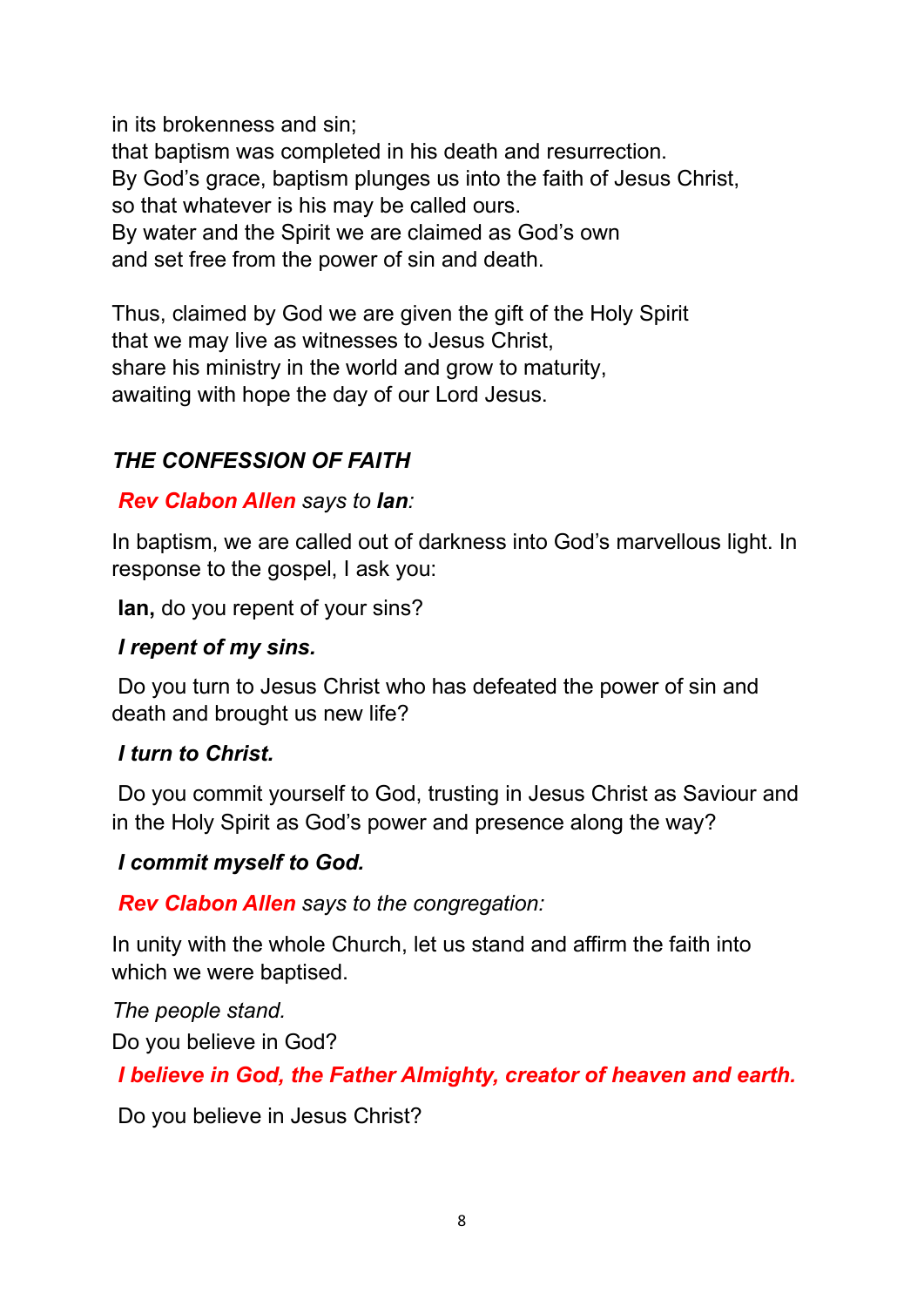*I believe in Jesus Christ, God's only Son, our Lord, who was conceived by the Holy Spirit, born of the Virgin Mary, suffered under Pontius Pilate, was crucified, died, and was buried; he descended to the dead. On the third day he rose again; he ascended into heaven, he is seated at the right hand of the Father, and he will come to judge the living and the dead.*

Do you believe in the Holy Spirit?

# *I believe in the Holy Spirit, the holy Catholic Church, the communion of saints, the forgiveness of sins, the resurrection of the body, and the life everlasting. Amen.*

*The people sit.*

# *THE BAPTISM*

*Rev Clabon Allen says:*

Let us pray:

God of all creation we thank you for the gift of water that cleanses and brings us life and strength. Just as you blessed and anointed Jesus when he was baptised by John in the Jordan River, we ask that by the power of the Holy Spirit that you will bless this water and **Ian** who will be baptised in it, and that through this baptism he may be made new, be drawn closer to Christ and will become Christ's faithful disciple. This we pray in the name of Jesus Christ our Lord and Saviour,

# **Amen.**

# *Rev Clabon Allen says to Ian:*

**Ian**, for you Jesus Christ has come, has lived and suffered; and for you he has endured the pain of the Cross. For you, he has defeated death; for you, he prays to God; for you, **Ian**, even before you were born. In baptism, the word of the apostle is confirmed: 'We love, because God first loved us'.

*Rev Clabon Allen pours water over Ian's head into the font.*

**Ian**, I baptise you in the name of the Father,

and of the Son,

and of the Holy Spirit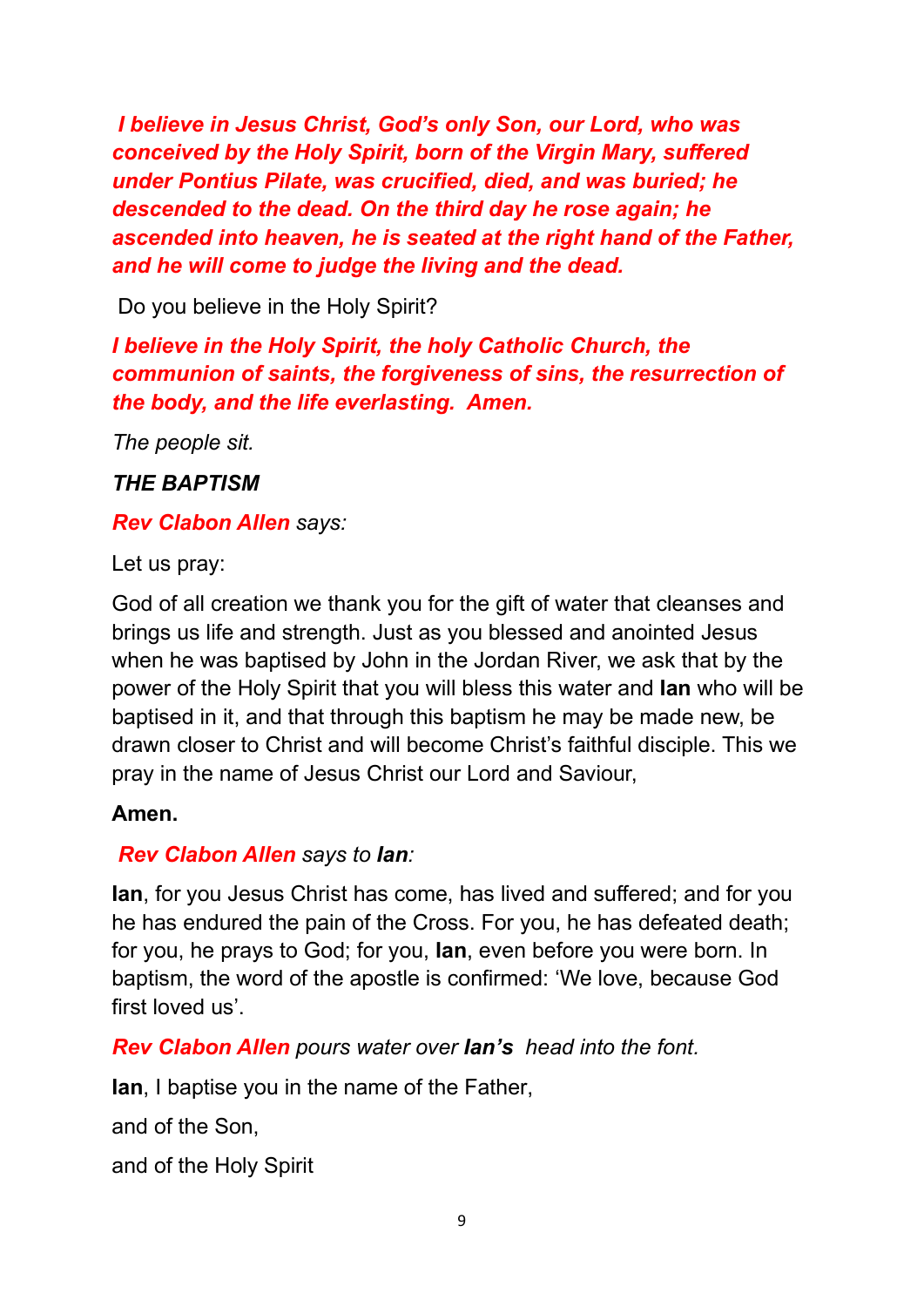## **Amen**

**Ian**, from this day on, the sign of the cross is upon you.

## *Rev Clabon Allen says:*

## *BLESSING*

The Lord bless you and keep you;

the Lord make his face to shine upon you and be gracious unto you;

the Lord lift up his countenance upon you and give you peace**.** 

**Ian** is now received into the one holy catholic and apostolic Church according to Christ's commandment.

*The congregation applaud*

## *RESPONSES*

## *Rev Clabon Allen says:*

You, **Ian**, have been baptised into the faith of Christ, and are called to the worship, witness and service of God in the power of the Holy Spirit.

Will you continue in the community of faith, the apostles' teaching, the breaking of bread and the prayers?

# *With God's help, I will*

Will you proclaim by word and example, the good news of God in Christ?

# *With God's help, I will*

Will you seek Christ in all people, and love your neighbour as yourself?

### *With God's help, I will*

Will you strive for justice and peace and respect the dignity of every human being?

# *With God's help, I will*

May the God of grace, who has given us new birth by water and the Spirit, keep us steadfast in the faith of Christ and bring us to eternal life, through Jesus Christ our Lord.

### **Amen**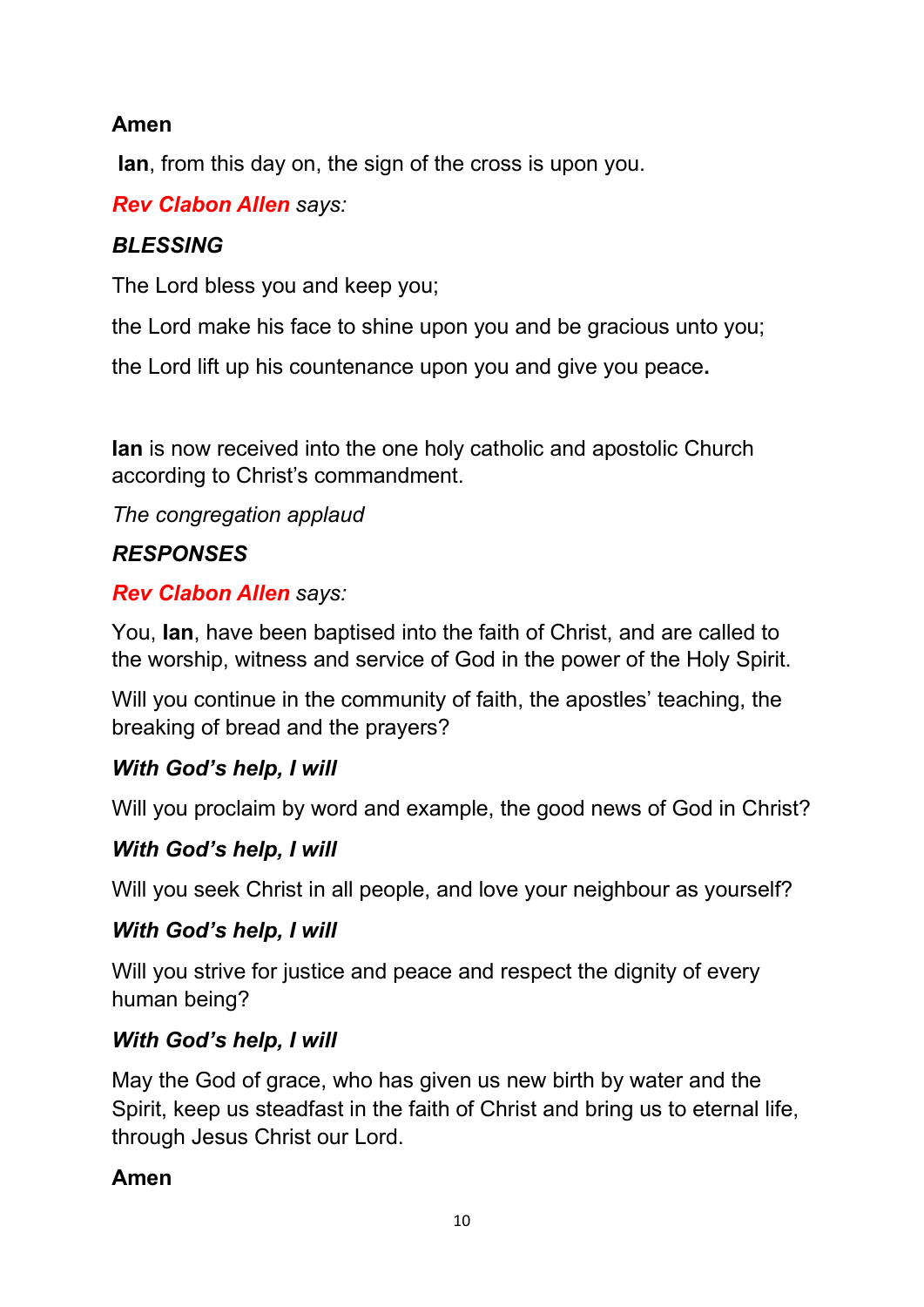#### *Rev Clabon Allen addresses the congregation:*

Friends in Christ, will you promise to maintain a life of worship and teaching, witness and service so that Ian may grow to maturity in Christ?

*With God's help, we will live out our baptism as a loving community in Christ: nurturing one another in faith, upholding one another in prayer, and encouraging one another in service, until Christ comes.*

#### *POST BAPTISMAL PRAYERS*

#### *David prays:*

Merciful God, you call us by name, and promise to each of us your constant love. Watch over your servant **Ian.** Deepen his understanding of the gospel: strengthen their commitment to follow the way of Christ; and keep them in the faith and communion of your Church. Increase his compassion for others; send him into the world in witness to your love; and bring him to the fullness of your peace and glory. **Amen.**

#### *David says:*

**Ian**, you belong to Christ, the light of the world. As you leave this place, may you always be a witness as you show Christ's light by the way you live your life. Let your light so shine before the world that others may see your good works and give the glory to God. **Amen.**

#### *Prayers of the People***: Jen**

#### **The Lord's Prayer:**

*Our Father in heaven hallowed be your name. your kingdom come your will be done on earth as in heaven. Give us today our daily bread*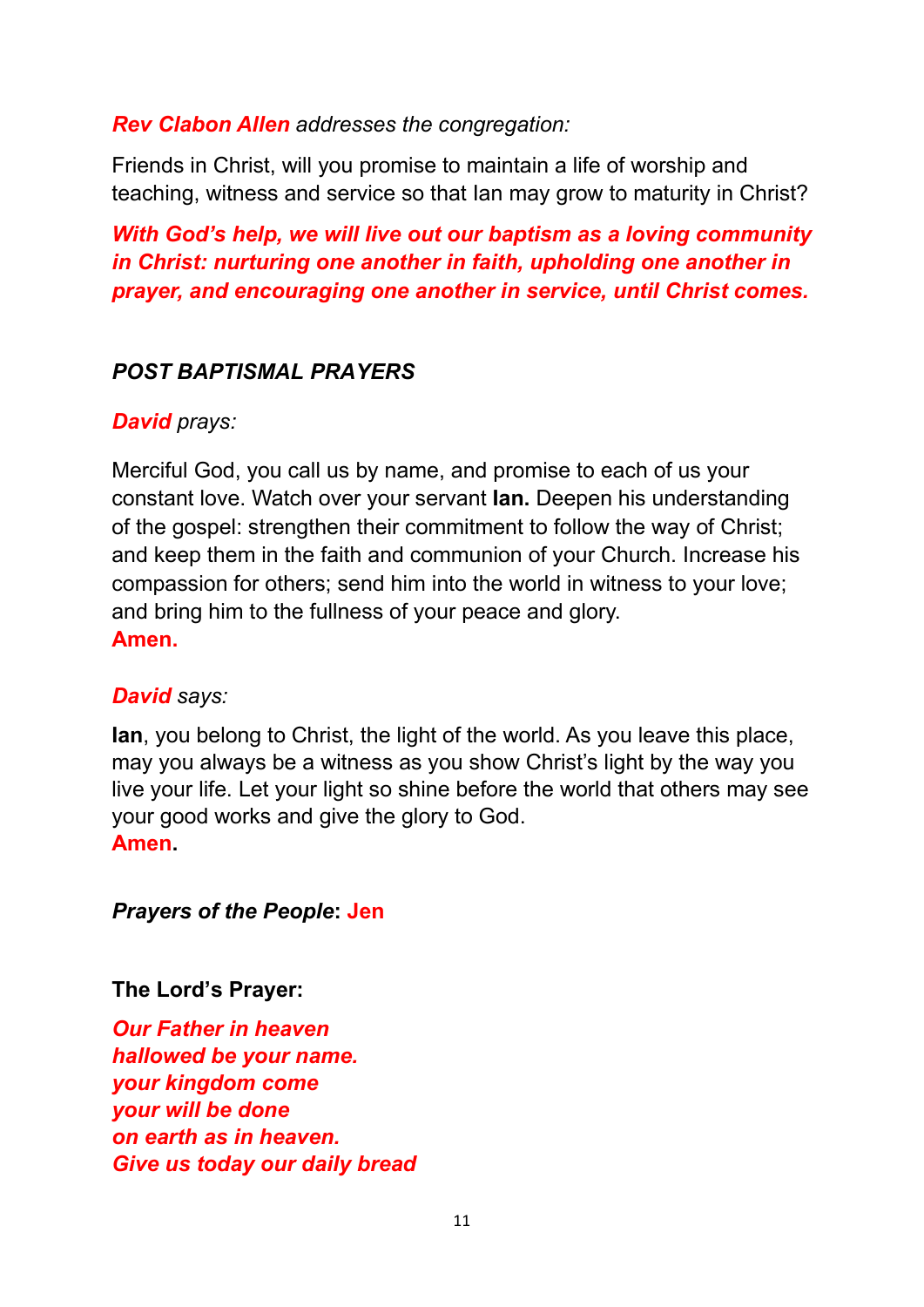*forgive us our sins as we forgive those who sin against us. Save us in the time of trial and deliver us from evil. For the kingdom the power and the glory are yours. Now and forever. Amen*

### *Offering Prayer:*

God of grace, Accept this joyful offering as a token of our abiding love: use it to bring peace, justice and comfort to all the world We do this in the name of Jesus Christ. **Amen.**

#### *Giving thanks:*

Community News: The congregation share good news

### **Song: TIS 658 Here I am Lord**

1.I, the Lord of sea and sky, I have heard My people cry. All who dwell in dark and sin, My hand will save.

Here I am Lord, Is it I, Lord? I have heard You calling in the night. I will go Lord, if You lead me. I will hold Your people in my heart.

2.I who made the stars of night, I will make their darkness bright. Who will bear My light to them? Whom shall I send?

 Here I am Lord, Is it I, Lord? I have heard You calling in the night.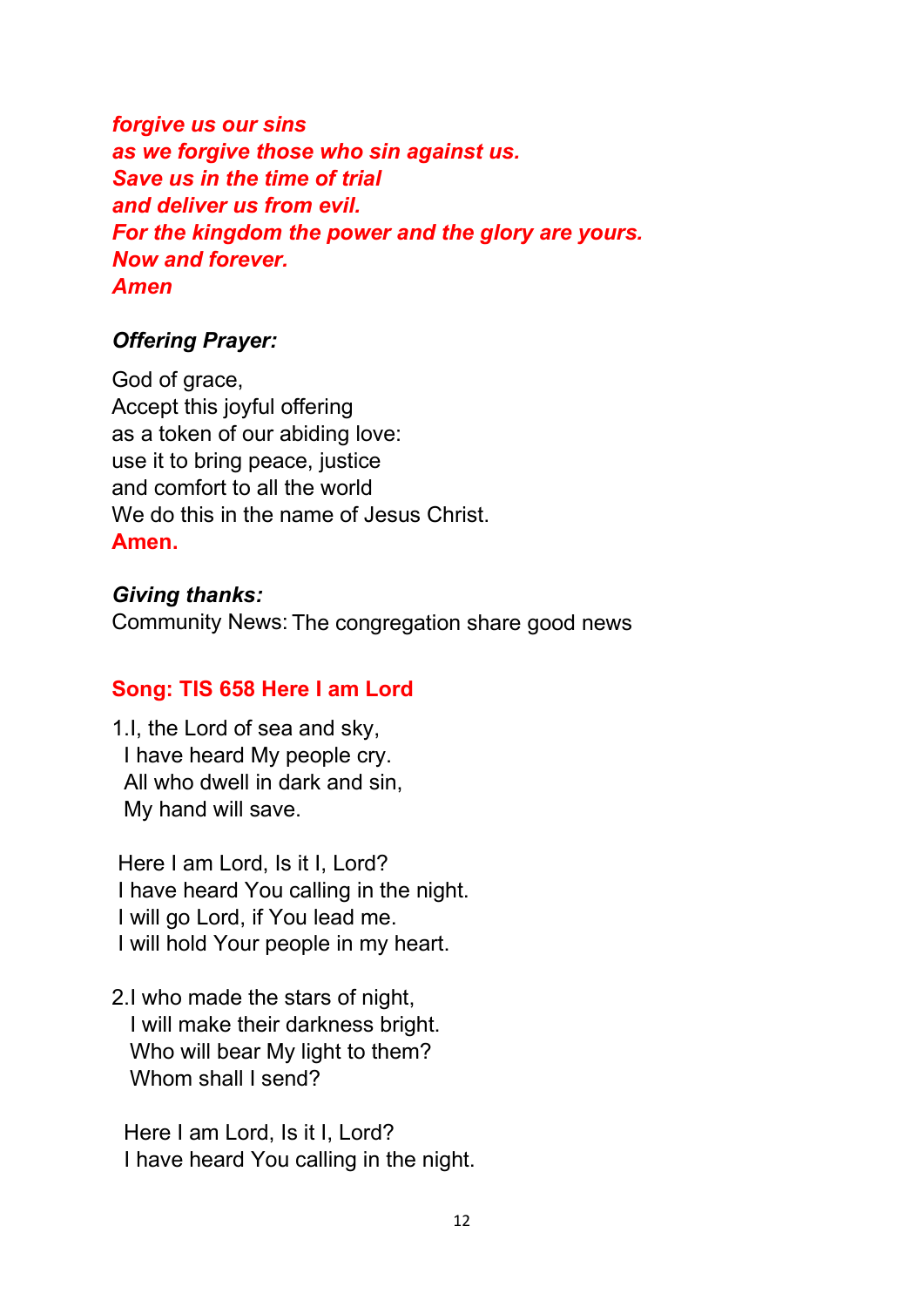I will go Lord, if You lead me. I will hold Your people in my heart.

3.I, the Lord of snow and rain, I have borne my people's pain. I have wept for love of them, They turn away.

 Here I am Lord, Is it I, Lord? I have heard You calling in the night. I will go Lord, if You lead me. I will hold Your people in my heart.

4.I will break their hearts of stone, Give them hearts for love alone. I will speak My word to them Whom shall I send?

 Here I am Lord, Is it I, Lord? I have heard You calling in the night. I will go Lord, if You lead me. I will hold Your people in my heart.

5.I, the Lord of wind and flame I will tend the poor and lame. I will set a feast for them, My hand will save.

 Here I am Lord, Is it I, Lord? I have heard You calling in the night. I will go Lord, if You lead me. I will hold Your people in my heart.

 6. Finest bread I will provide, Till their hearts be satisfied. I will give My life to them, Whom shall I send?

 Here I am Lord, Is it I, Lord? I have heard You calling in the night.